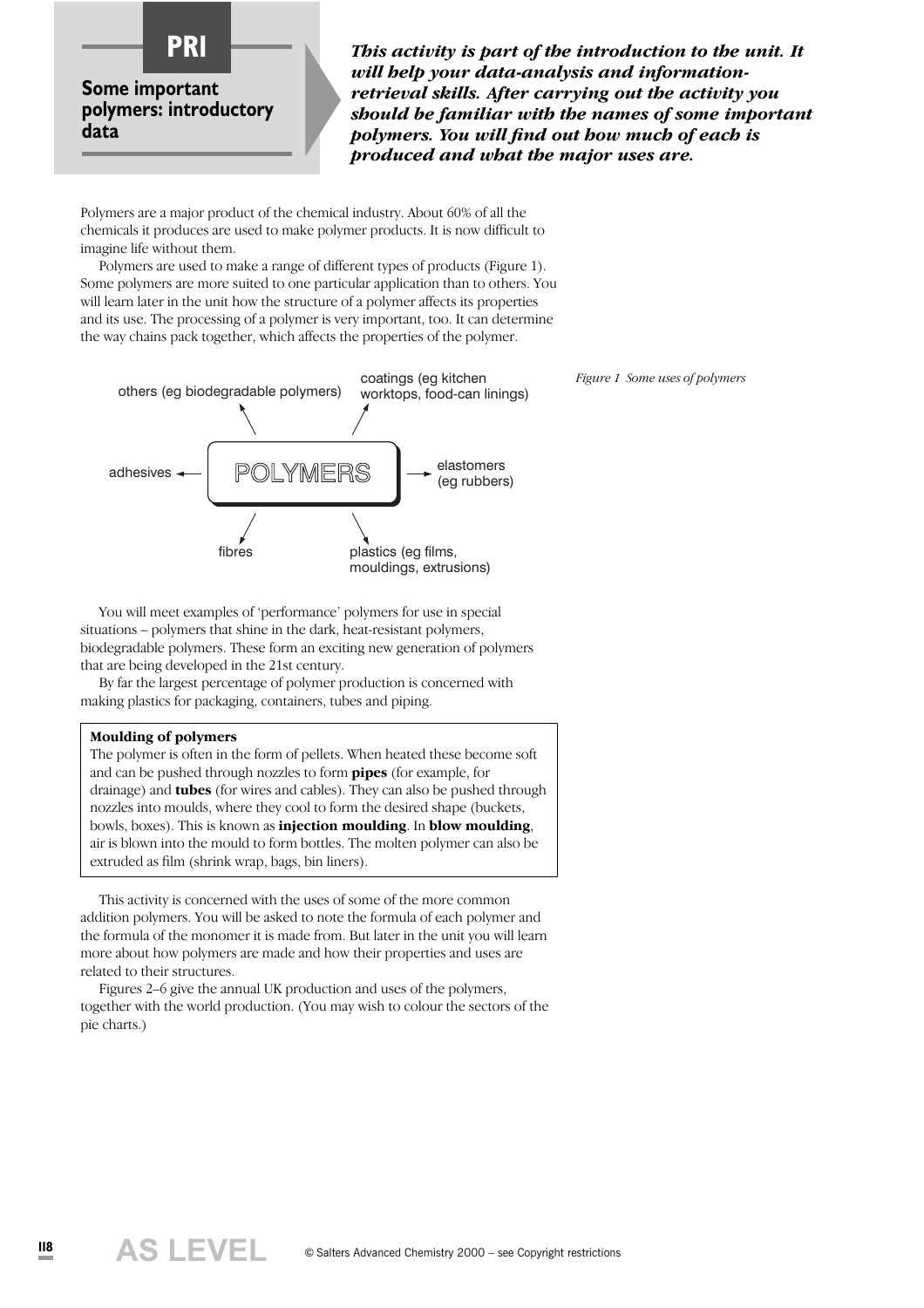#### **Poly(ethene)**

There are three main forms of poly(ethene). One is called high density poly(ethene), hdpe, and another is low density poly(ethene), ldpe. These are discussed in this unit. The third form, linear low density poly(ethene), lldpe, is discussed in a later unit, **Designer Polymers**.



**AS LEVEL**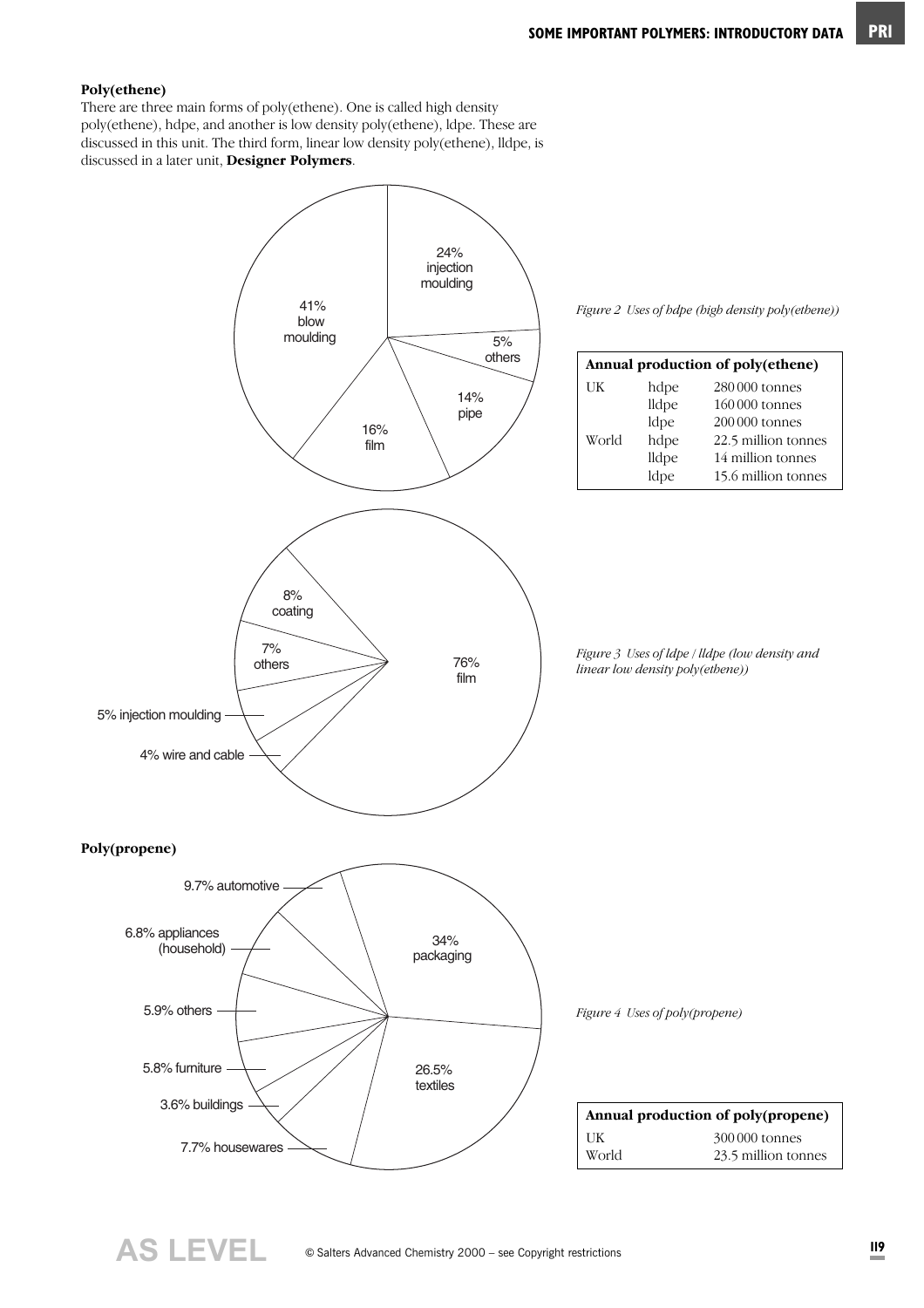

- **QUESTIONS**
- **a** Draw a table, like the one below, for the above polymers and complete as much of it as possible. You may not be able to give the formulae of the polymers at this stage but you will be able to later in the unit.

| Name of   Formula of   Formula of   Main uses<br>polymer   monomer   polymer |  |
|------------------------------------------------------------------------------|--|
|                                                                              |  |

**b** Use a computer to produce a bar chart comparing the UK production and world production of these polymers. Use the data above and any further

information that you can find on the Internet (start your search at the Salters Advanced Chemistry web site).

- **i** In what ways can you relate the differences in production to the different products made from the five polymers?
- **ii** What are the major differences between the uses of the high density and low density forms of poly(ethene)?
- **iii** Poly(propene) is often said to be similar in use to hdpe. In what respects is this true? What is the major difference in the uses of the two polymers?

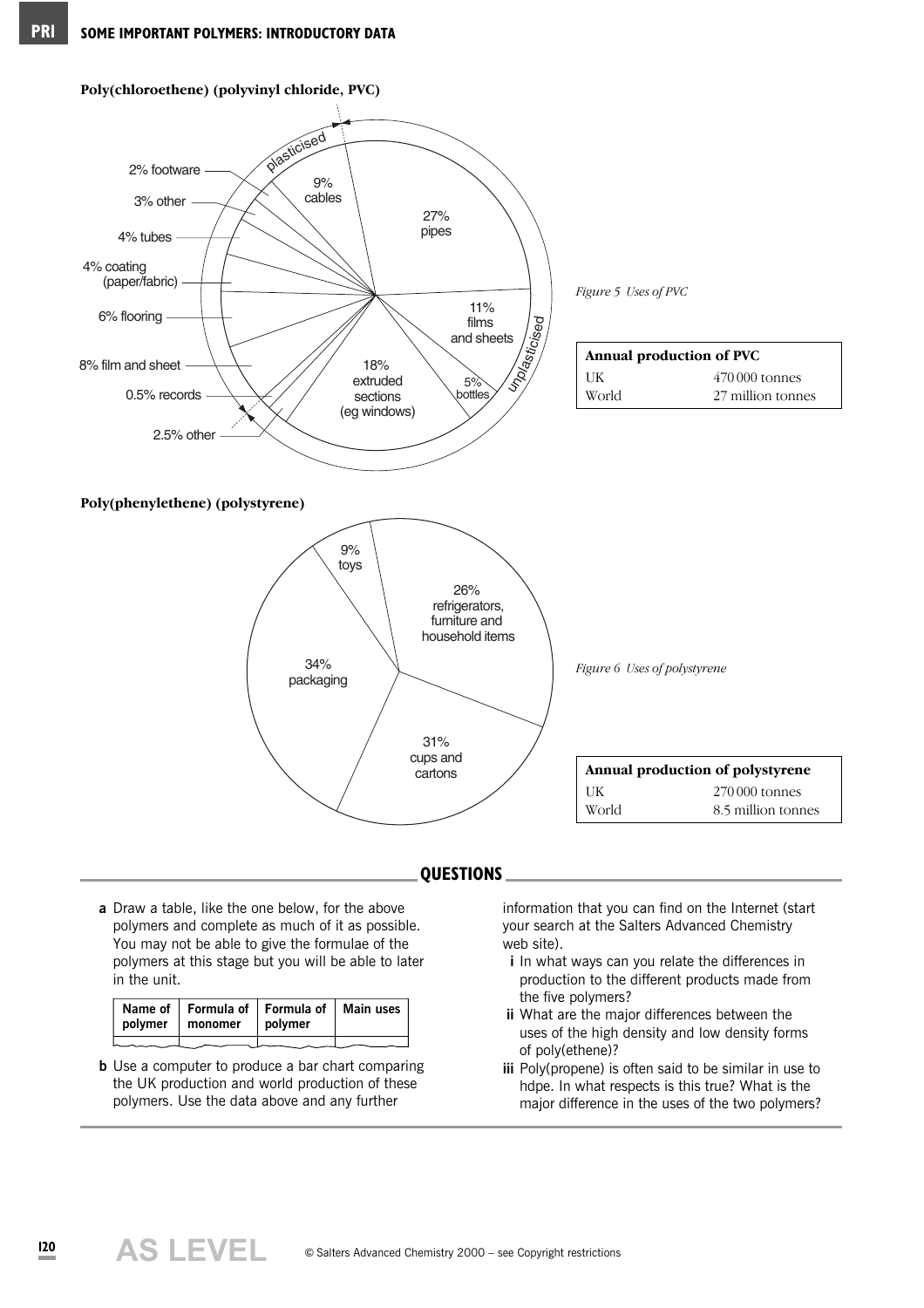

**PR2** *In this activity you will use a peroxide to initiate the addition polymerisation of an alkene. Phenylethene is a convenient alkene to use because it is a liquid with a boiling point of 145°C. Di(dodecanoyl) peroxide (or lauroyl peroxide) is the initiator.* 

#### *Requirements*

- phenylethene (styrene)  $(10 \text{ cm}^3)$
- $\bullet$  10 cm<sup>3</sup> measuring cylinder
- $\bullet$  di(dodecanoyl) peroxide (0.2 g)
- boiling tube and 2 test-tubes
- $\bullet$  250 cm<sup>3</sup> beaker
- cottonwool
- source of hot water
- methylbenzene  $(5 \text{ cm}^3)$
- bromine water  $(2 \text{ cm}^3)$
- spatula
- access to balance
- access to fume cupboard

**CARE** You should carry out this experiment in a fume cupboard.



must be worn.

*What you do*

- **1** Place 10 cm<sup>3</sup> of phenylethene in a boiling tube. (**CARE** Phenylethene is flammable and harmful. Avoid breathing the vapour.)
- **2** Add about 0.2 g of di(dodecanoyl) peroxide (**CARE** Irritant) and shake the tube until the solid has dissolved.
- **3** Plug the tube with cottonwool and then heat it in a beaker of boiling water *in a fume cupboard* for about 20 minutes.
- **4** Compare the contents of the tube with the original phenylethene. Is there evidence that polymerisation is taking place?
- **5** Leave the tube in an oven or water bath at about 50 °C until the contents have set. (After step **3** you can pour the contents into a mould and use that instead of the boiling tube if you prefer.)
- **6** Dissolve a small quantity of the solid formed in methylbenzene. Add a few drops of the solution to  $1 \text{ cm}^3$  bromine water in a test-tube. Stopper the tube and shake.
- **7** Now add a few drops of the monomer, phenylethene, to 1 cm<sup>3</sup> bromine water in a separate test-tube. Stopper the tube and shake.
- **8** Make a record of your observations.

**AS LEVEL**

#### **QUESTIONS**

WEAR EYE PROTECTION

- **a** What do your observations in steps **6** and **7** tell you about the structures of the monomer and the resulting polymer?
- **b** The structure of phenylethene is:



Draw out part of the structure of poly(phenylethene).

**c** Di(dodecanoyl) peroxide is:

$$
\begin{array}{cc}\n & 0 & 0 \\
 & \parallel & \parallel \\
R-C-O-O-C-R & \end{array}
$$

where R is a  $\mathsf{CH}_3(\mathsf{CH}_2)_{10}$  group. Explain how this compound acts as an initiator for the polymerisation.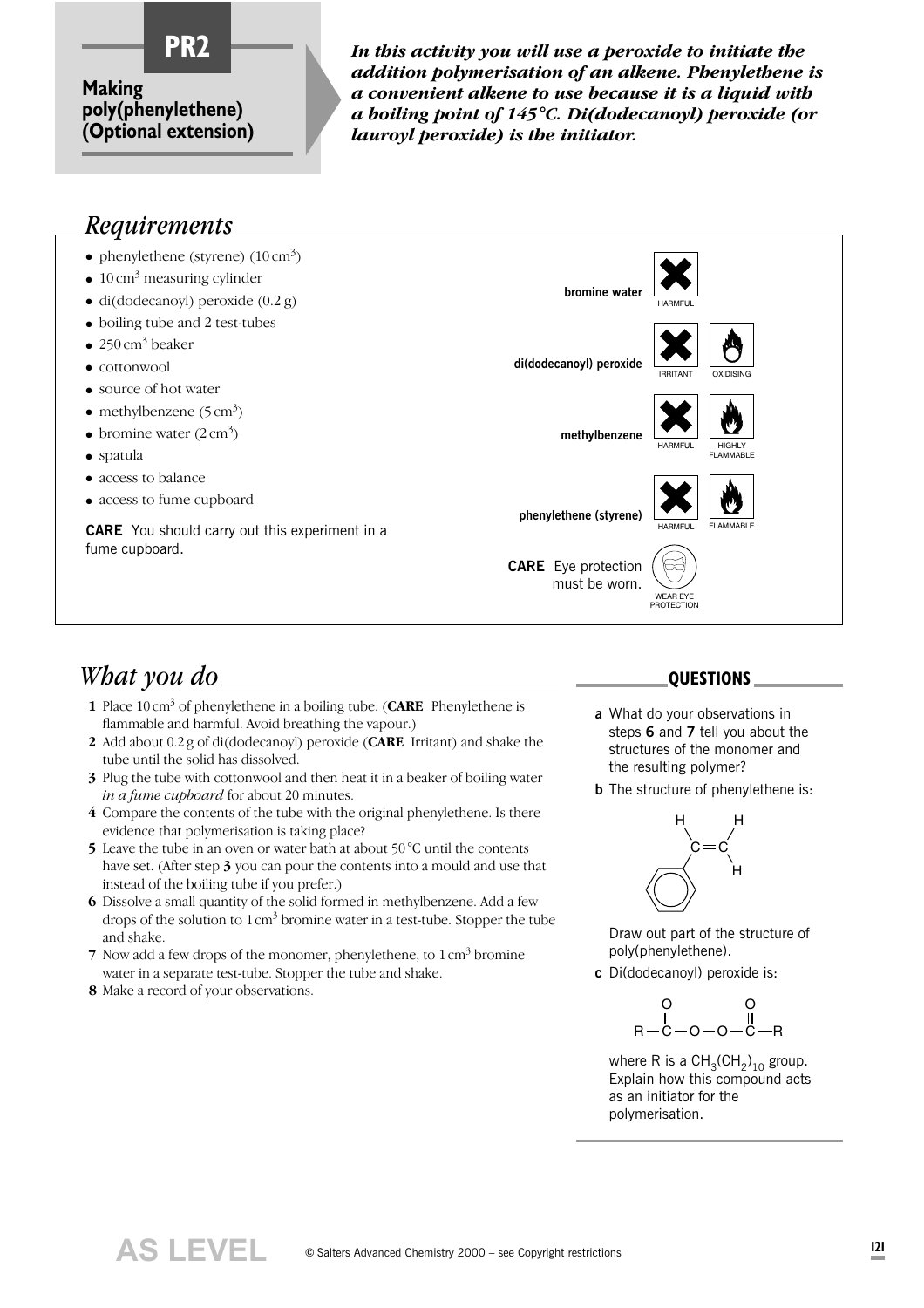

*In this activity, you will use strands of spaghetti to model how the molecules of some polymers are aligned in a solid*

#### *Requirements*

- spaghetti (about 250 g)
- $2 \text{ dm}^3$  beaker (or saucepan)
- Bunsen burner, tripod and gauze (or kitchen hob)
- transparent container with a flat base and straight sides (such as a plastic ice cream or sandwich box)
- strainer

**CARE** Do not eat any spaghetti cooked in the laboratory.

#### *What you do*

- **1** Cook some spaghetti, in a saucepan or large beaker, using the manufacturer's instructions for the amount of water and length of time.
- **2** When cooked, strain the spaghetti so that it is free of water and pour it into the container.
- **3** Allow it to cool.
- **4** Turn out the solid cake. Sketch the arrangement of spaghetti strands on the base of the solid cake.

The spaghetti acts as a model for the chains in a polymer and the way they pack together in solid materials.

- **5** Label on your diagram:
	- **i** areas where the arrangement resembles a crystalline structure
	- **ii** areas where the arrangement resembles an amorphous structure.

#### **QUESTION**

Does the spaghetti model resemble a syntactic or an atactic polymer? Explain your answer.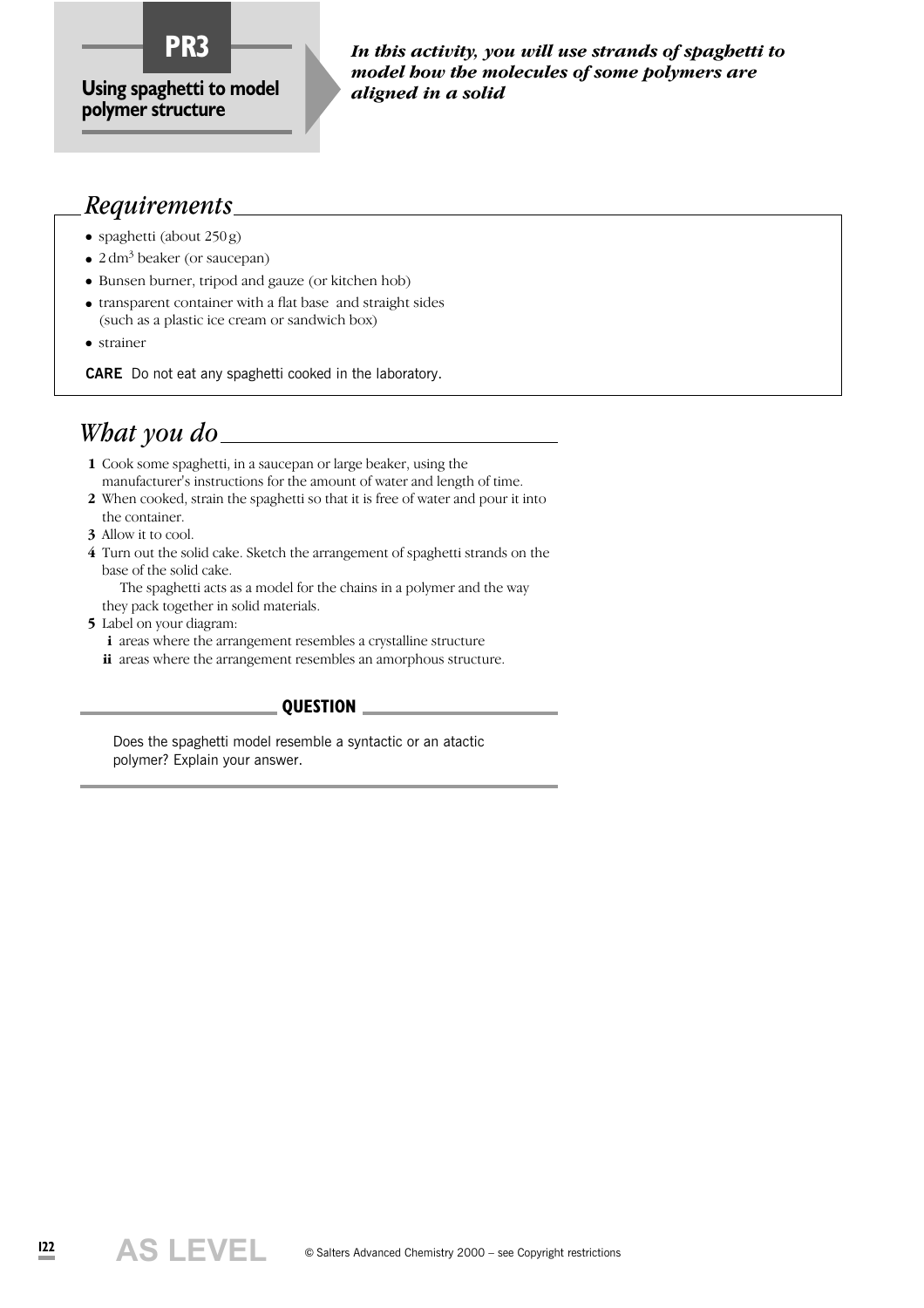

*This experiment illustrates the section in Chemical* **Ideas 5.3** *which is about bond polarity and dipole moments. You are going to test streams of different liquids to see whether they are affected by an electrically-charged rod. If the molecules in the liquid are polar they should be attracted towards the rod.*

#### *Requirements*

- $\bullet$  burettes (5)
- water  $(50 \text{ cm}^3)$
- propanone  $(50 \text{ cm}^3)$
- ethanol  $(50 \text{ cm}^3)$
- cyclohexane  $(50 \text{ cm}^3)$
- methylbenzene  $(50 \text{ cm}^3)$
- 250 cm<sup>3</sup> beakers (5)
- $\bullet$  plastic rulers (5)
- protective gloves

**CARE** Most of the liquids used are flammable. There must be no naked flames in the laboratory while doing this experiment.

**WARNING** Some of the liquids may dissolve plastic, so do not let them come into contact with the ruler.

**WARNING** At the end of the activity the liquids must be disposed of properly, as directed by your teacher. Do not throw any liquid other than water down the sink.



# *What you do*

- **1** Set up a burette and fill it with one of the liquids provided. (**CARE** Some of these liquids are flammable and some have harmful vapours. Take notice of the hazard warnings associated with each liquid.) To save time, each group should start with a different liquid and the groups should move from burette to burette during the experiment.
- **2** Place an empty 250 cm<sup>3</sup> beaker under the burette to catch the jet of liquid. You can refill the burette from the beaker at the end of your turn.
- **3** Charge the ruler by rubbing it vigorously with a piece of dry cloth. A woollen sweater is good for this. Then turn on the burette tap so that a jet of liquid flows into the beaker.
- **4** Bring the ruler towards the jet *but do not let them touch* (see Figure 1). Observe what happens. Record how much, if at all, the jet of liquid is deflected, and what this tells you about the structure of the molecule. (Note that the charged rod can set up *induced* dipoles in the molecules of the liquid and lead to small deflections with molecules which possess no *permanent* dipole. So even molecules with no permanent dipole can give small deflections.)
- **5** Repeat the experiment with the other liquids provided.
- **6** Make out a table like the one that follows, and record your results.

| <b>Structure</b> | Effect of charged rod<br>on jet of liquid | Does the molecule<br>possess a permanent<br>dipole? |
|------------------|-------------------------------------------|-----------------------------------------------------|
| $C_2H_5OH$       |                                           |                                                     |
|                  |                                           |                                                     |

#### **QUESTIONS**

- **a** Which liquids contain molecules that possess dipoles?
- **b** Which groups of atoms in these molecules are responsible for the polarity?



*Figure 1 Deflecting jets of liquids*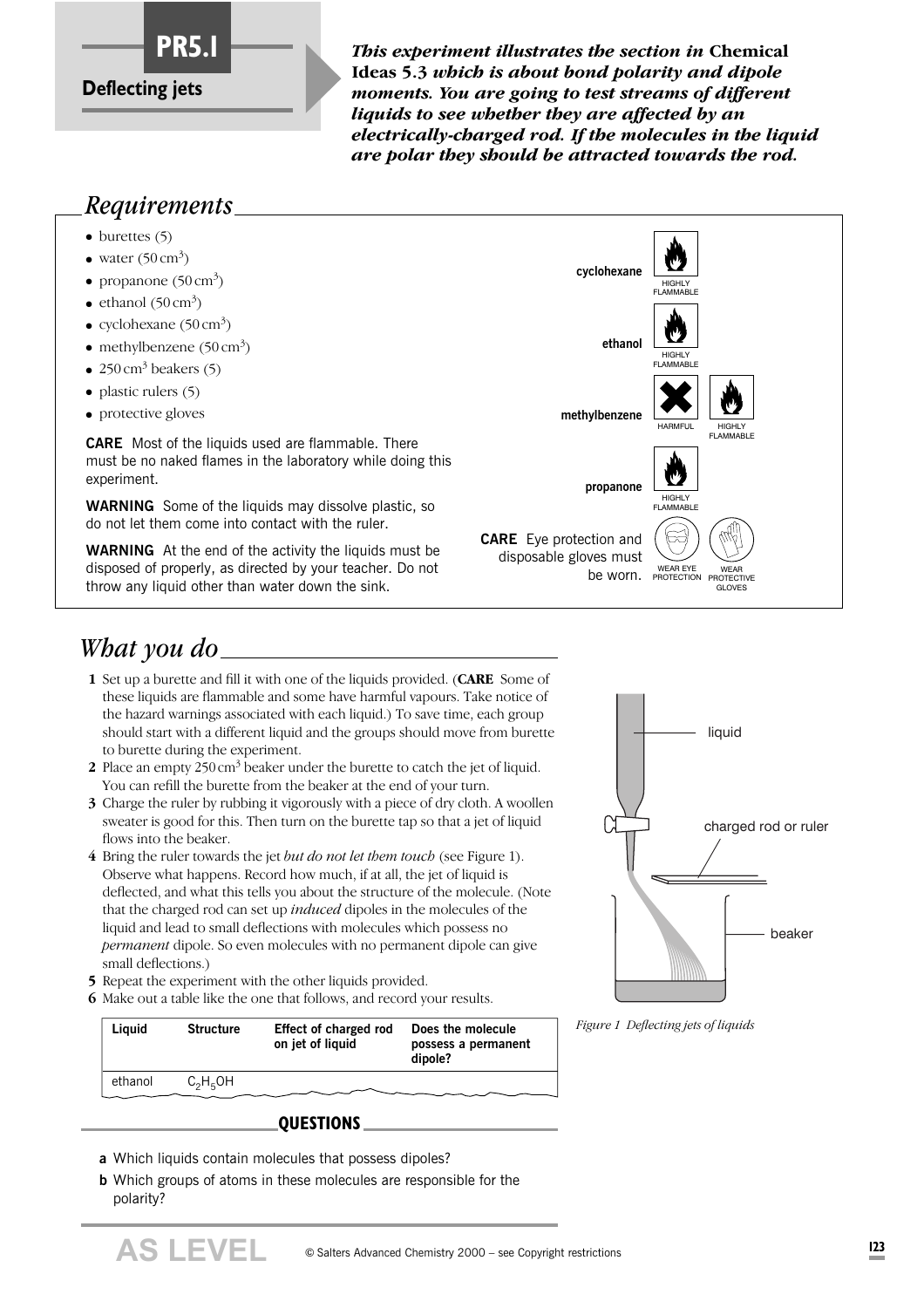

*This activity requires you to interpret experimental observations in terms of the ideas on intermolecular forces you have been reading about.*

#### *Requirements*

- $\bullet$  test-tubes (3)
- stoppers  $(3)$
- propan-1-ol  $(10 \text{ cm}^3)$
- propane-1,2-diol  $(10 \text{ cm}^3)$
- propane-1,2,3-triol  $(10 \text{ cm}^3)$
- stopclock

**CARE** Propan-1-ol and propane-1,2-diol are flammable. Keep well away from naked flames.



# *What you do*

- **1** Pour some propan-1-ol into a test-tube so that when it is stoppered there will be a small air gap left at the top of the liquid.
- **2** Invert the tube and record the time the bubble takes to rise through the liquid.
- **3** Repeat for the other two alcohols, using the other two test-tubes.

#### **QUESTIONS**

*Viscosity* (how thick or syrupy a liquid is) is a measure of how strongly the molecules attract each other. In this activity, the molecules must be forced apart to allow the bubble to rise.

- **a** Draw structural formulae for the three alcohols you have used.
- **b** Explain your results in terms of the groups contained in the alcohol molecules and the interactions between them.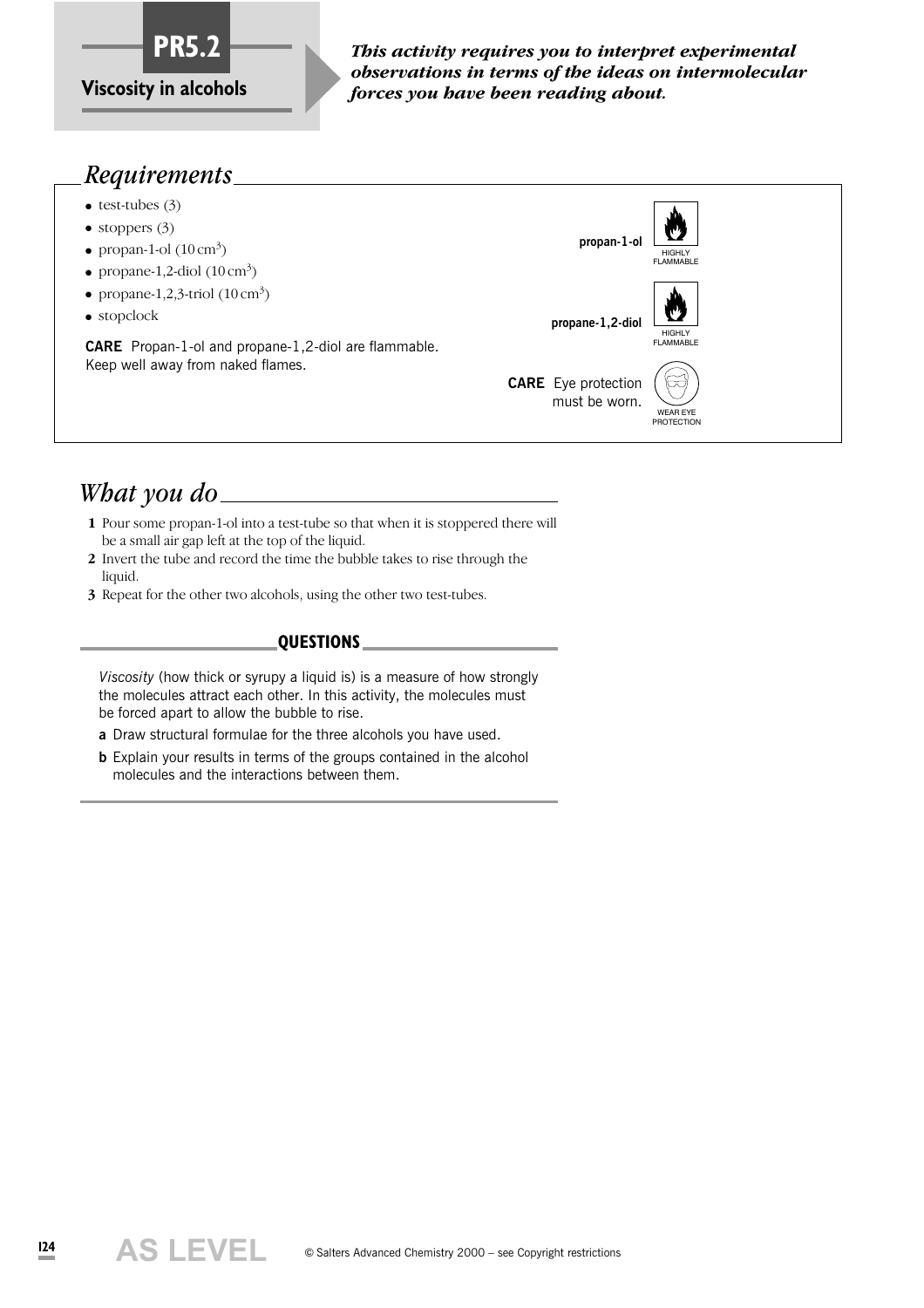

*Poly(ethenol) is used to make plastic laundry bags for use in hospitals. The bags dissolve during the washing, which means that hospital workers do not need to handle the dirty linen and run the risk of infection. This activity introduces you to poly(ethenol), and gives you an opportunity to plan and carry out an investigation.*

> **CARE** Eye protection must be worn.

WEAR EYE **PROTECTION** 

#### *Requirements*

● poly(ethenol) film (hot-water soluble variety – several small pieces)

 $\bullet$  250 cm<sup>3</sup> beaker

- washing powder
- glass rod
- Bunsen burner, tripod and gauze
- thermometer

# *What you do*

Plan and carry out an investigation to find out how fast poly(ethenol) film dissolves in water under different conditions such as might be present in a washing machine.

What recommendations would you make to hospitals about the length of the wash cycle and the temperature of the wash?

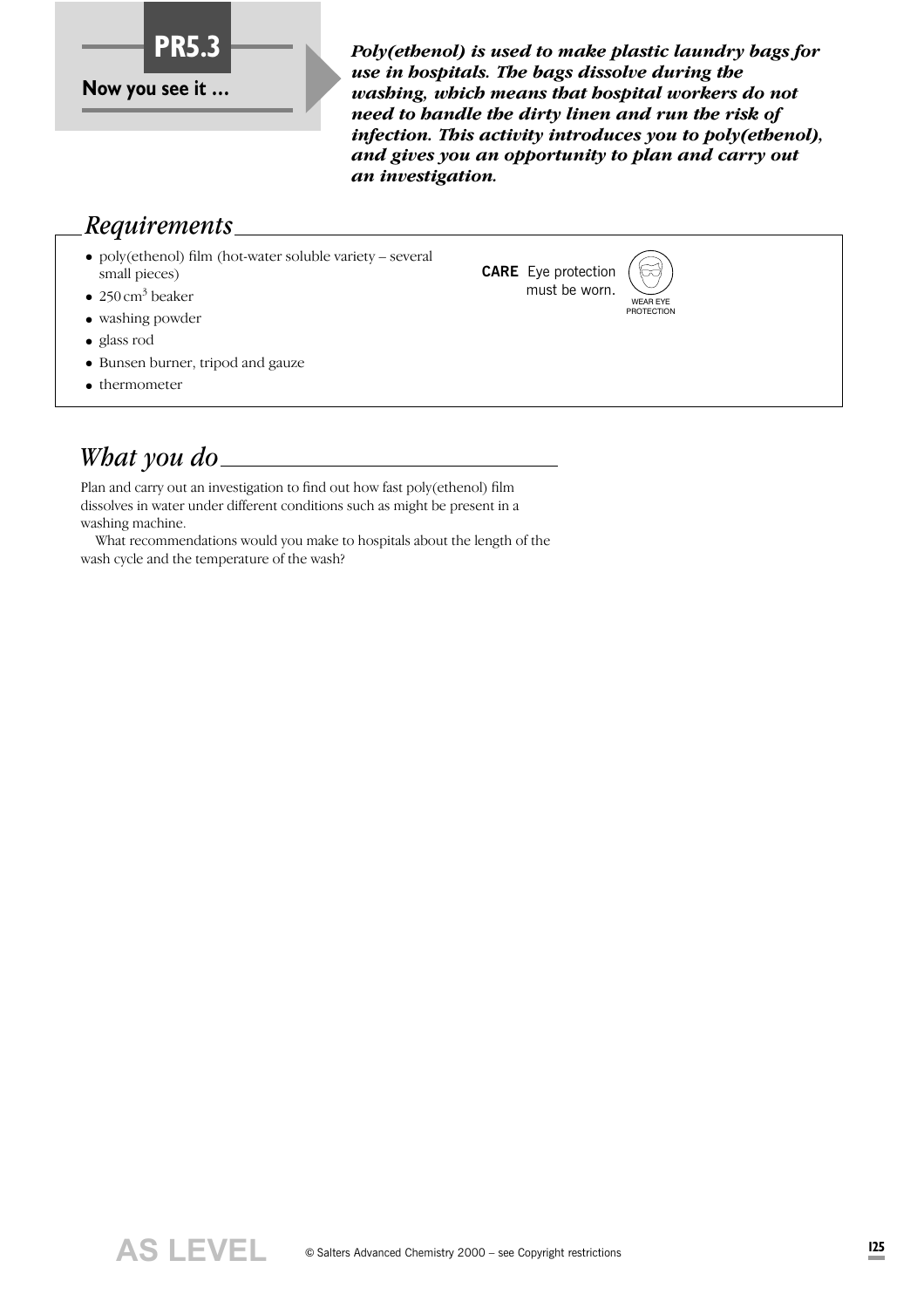

*In this activity you will have the opportunity to prepare a novel material and examine its properties. You can then relate these properties to its structure.*

#### *Requirements*

- polystyrene drinking cup
- sodium borate solution,  $4\%$  (10 cm<sup>3</sup>)
- poly(ethenol) solution,  $4\%$  (50 cm<sup>3</sup>)
- protective gloves
- wooden sticks for stirring (flat-sided ones work best)
- $50 \text{ cm}^3$  measuring cylinder
- $\bullet$  10 cm<sup>3</sup> measuring cylinder
- green food colouring or fluorescent dye (optional)

**WARNING** 'Slime' spoils carpets and can remove paint.

# *What you do*

- **1** Put about 50 cm<sup>3</sup> of poly(ethenol) solution into the polystyrene cup. Stir the solution and note its appearance. (A few drops of food colouring or fluorescent dye may be added at this stage.)
- **2** Add 10cm<sup>3</sup> of sodium borate solution and stir the mixture vigorously. Keep on stirring while the mixture is setting. When the mixture has set to a gel, remove it from the cup and continue to shape it with your hands (wear gloves).
- **3** Investigate the properties of the 'slime' you have produced and compare it with the poly(ethenol) solution you started with. 'Slime' is not dangerous, but as a precaution you should wear gloves and wash your hands at the end of the experiment.

# *Explanation*

Borate ions in the sodium borate form cross-links between the poly(ethenol) chains:



The forces produced by these cross-links are of a different kind to the intermolecular forces between poly(ethenol) chains. They are also stronger, which allows you to see more clearly the effects of introducing forces between polymer molecules.

#### *Summary*

Write a brief account of the properties of 'slime' and describe how they differ from those of poly(ethenol). Explain your observations in terms of the intermolecular forces which are present.





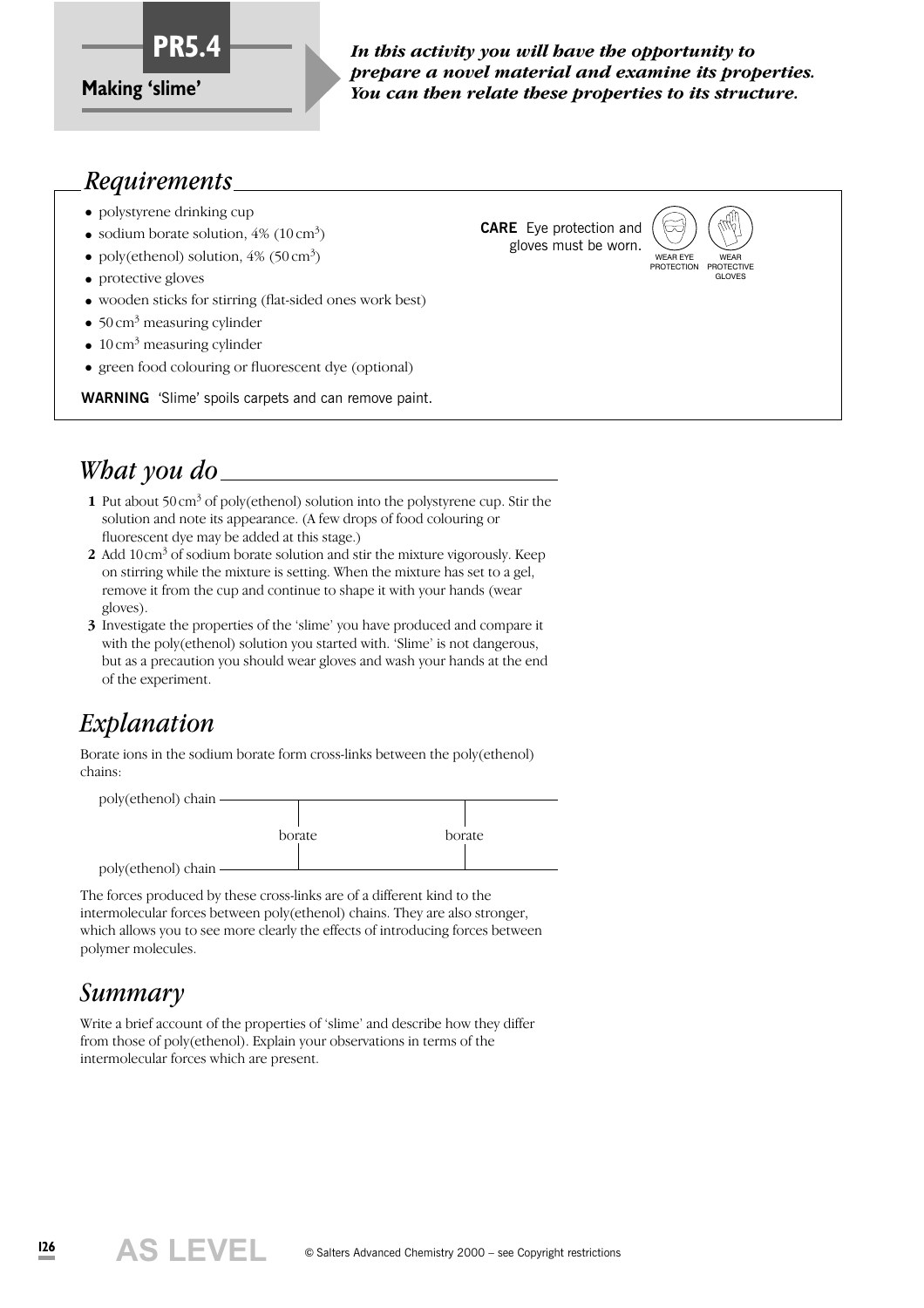# **Poly(pyrrole) – a**

**conducting polymer**

In this experiment you are going to 'grow' some *poly(pyrrole) on a nickel electrode and then peel off the film of polymer so that you can test its conducting properties. You will only be able to peel the polymer off if the nickel electrode is very clean and smooth.*

# *Requirements*



# *What is poly(pyrrole)?*

The structure of pyrrole is:



It contains an unsaturated five-membered ring consisting of four carbon atoms and one nitrogen atom.

Poly(pyrrole) has this structure:



# *Part 1: Making poly(pyrrole)*

**1** The copper strip should be long enough to reach to the bottom of a 250 cm<sup>3</sup> beaker and also loop over the rim of the beaker at the top. This piece of copper will be one of your electrodes. Clean it with wire wool or emery cloth, and then rinse it with distilled water.

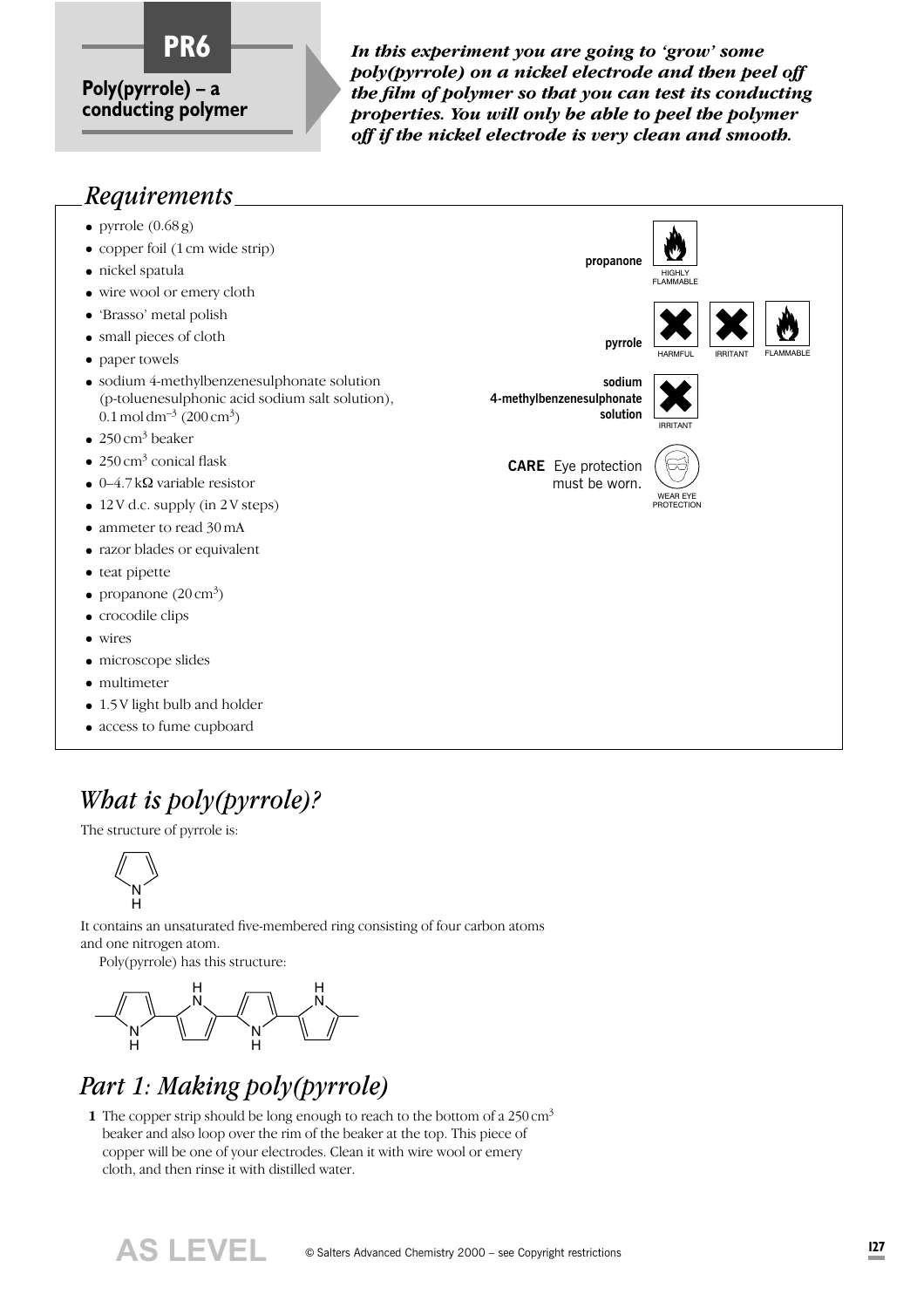- **2** Use the flat end of a nickel spatula for the other electrode. Clean it with 'Brasso' (*not wire wool or emery cloth*). Rinse off the 'Brasso' with distilled water, then rinse the end of the spatula in propanone and dry it in the air.
- **3** Use a teat pipette to drip  $0.34$  g of pyrrole into a  $250 \text{ cm}^3$  conical flask. (**CARE** Pyrrole is an irritant and has an unpleasant smell. Work in a fume cupboard and, if you spill any pyrrole on your hands, wash it off with lots of water.)
- **4** Add 100 cm<sup>3</sup> of 0.1 mol dm–3 sodium 4-methylbenzenesulphonate solution to the pyrrole. Carefully swirl the flask until the pyrrole has dissolved.
- **5** Pour the pyrrole solution into the 250 cm<sup>3</sup> beaker and set up the circuit illustrated in Figure 1.



*Figure 1 Making poly(pyrrole)*

- **6** Start with the variable resistor at its maximum setting. Slowly increase the current by reducing the resistance until the ammeter reads 30 mA.
- **7** The nickel electrode should turn black within about 30 seconds. Bubbles of hydrogen will form at the copper electrode. Leave the experiment running for about 45 minutes in all.
- **8** Switch off the current and remove the nickel electrode. Wash it with water, then carefully peel off the poly(pyrrole) film. If you slide a razor blade between the film and the nickel you should be able to lift the intact film away from the electrode.

Keep the apparatus to use again in Part 3.

# *Part 2: Testing the conductivity of poly(pyrrole)*

- **9** Support the polymer film on a microscope slide. It is best to fold the film in half and half again (four thicknesses). This reduces the chance of it burning out when a current is passed through it.
- **10** Use crocodile clips and wires to connect the polymer film into the circuit shown in Figure 2.



*Figure 2 Testing the conductivity of poly(pyrrole)*

**11** First use the resistance setting on a multimeter to test whether the polymer has a measurable resistance. Then try to see whether you can make a 1.5 V bulb light with the poly(pyrrole) in the circuit. Do not put too high a voltage across the poly(pyrrole) or it may get hot and decompose. You should find that when the crocodile clips are about 1 cm apart the bulb will light at about 12 volts.

**AS LEVEL**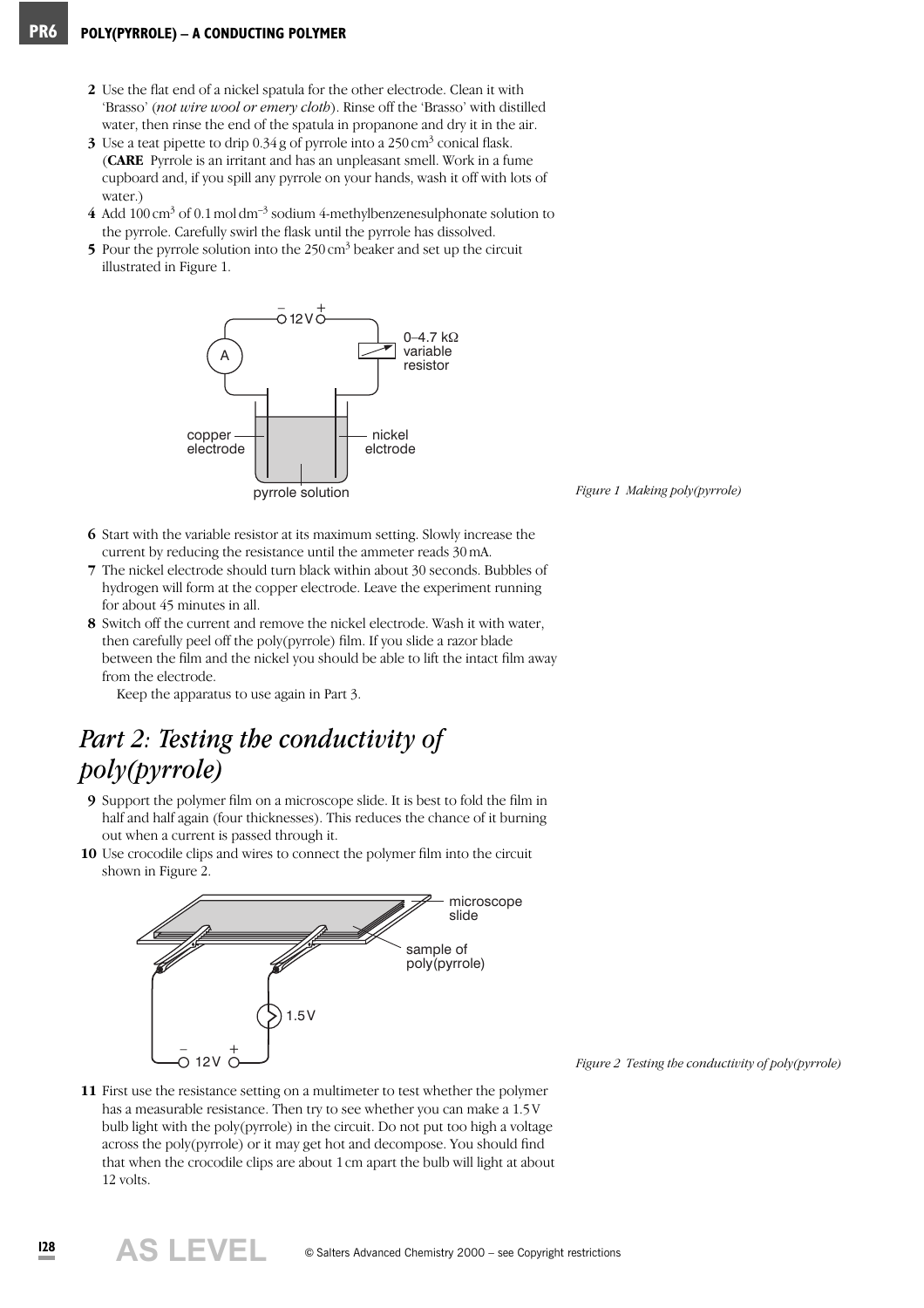#### *Part 3: Making a sample of poly(pyrrole) change colour*

- **12** Using a clean nickel electrode, set up a fresh experiment to make poly(pyrrole). Start the experiment and watch it carefully. Switch it off as soon as the nickel electrode looks black. Take the electrode out of the electrolyte and examine its colour.
- **13** Put the coated nickel electrode back into the circuit. Reduce the voltage setting to 2V and reverse the connections on the power supply so that the nickel strip becomes the negative electrode. Turn the power back on.

#### **QUESTIONS**

The poly(pyrrole) will gradually change colour. Take the electrode out of solution and examine its colour over a two-minute period.

- **a** Is poly(pyrrole) as good a conductor as copper wire? How does the conductivity of poly(pyrrole) compare with polymers such as poly(ethene)?
- **b** What colour is the poly(pyrrole) you made in the first experiment?
- **c** Is it the same colour as the polymer film you made in step **12**?
- **d** What colour was the poly(pyrrole) when it first came out of solution in step **13**?
- **e** The poly(pyrrole) gains electrons at the negative electrode in step **13**. Has it been reduced or oxidised?
- **f** Suggest why the poly(pyrrole) changes back to its original colour when it is exposed to air.